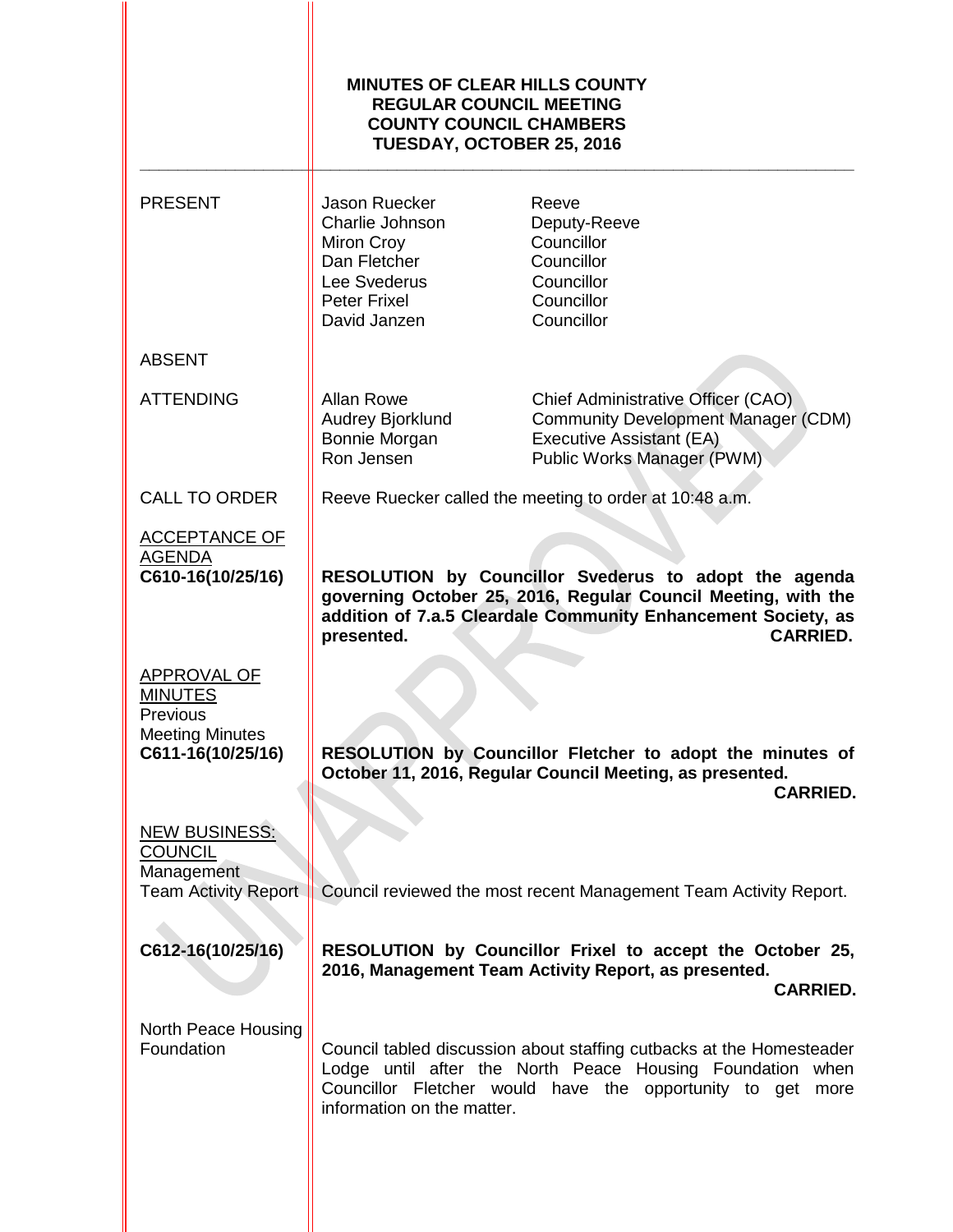| C613-16(10/25/16)                                                                                       | REGULAR COUNCIL MEETING<br>Page 2 of 6<br>TUESDAY, OCTOBER 25, 2016<br>RESOLUTION by Reeve Ruecker to receive for information the<br>discussion around the North Peace Housing Foundation and<br>cutbacks at the Homesteader Lodge in Hines Creek.<br><b>CARRIED.</b>                                                                                                                                                           |
|---------------------------------------------------------------------------------------------------------|---------------------------------------------------------------------------------------------------------------------------------------------------------------------------------------------------------------------------------------------------------------------------------------------------------------------------------------------------------------------------------------------------------------------------------|
| <b>Canfor Hines Creek</b><br><b>Satelite Yard</b>                                                       | Council is requested to have a discussion regarding ratepayer<br>concerns on the access of the firewood at the Canfor Hines Creek<br>Satellite Yard.                                                                                                                                                                                                                                                                            |
| C614-16(10/25/16)                                                                                       | <b>RESOLUTION</b> by Councillor Fletcher to receive the discussion<br>relating to the access of the firewood at the Canfor Hines Creek<br>Satellite Yard for information, as presented.<br><b>CARRIED.</b>                                                                                                                                                                                                                      |
| PUBLIC HEARING<br><b>Road Closure</b><br>Bylaw 210-16 and<br><b>Road Closure</b><br><b>Bylaw 211-16</b> | There was a Public Hearing at 11:00 a.m. for two Bylaws that each received<br>first reading on September 27, 2016.<br>Bylaw 210-16 for the Purpose of Closing Road Plan 2018EU and<br>1.<br>consolidating back into the property the road was originally surveyed<br>from.<br>2. Bylaw 211-16 for the Purpose of Closing Road Plan 1170EU and<br>consolidating back into the property the road was originally surveyed<br>from. |
|                                                                                                         |                                                                                                                                                                                                                                                                                                                                                                                                                                 |
| C615-16(10/25/16)                                                                                       | RESOLUTION by Reeve Ruecker that the Reeve recess the<br>Council meeting at 11:00 a.m. to accommodate the public<br>hearing and reconvene the Council meeting at the conclusion of<br>the hearing.<br><b>CARRIED</b>                                                                                                                                                                                                            |
| <b>Christmas Office</b><br>Hours                                                                        | Reeve Ruecker reconvened the meeting at 11:04 a.m.<br>Council is presented with the following request, as per the consensus<br>of the employee's that Council allow two paid days off to each<br>employee in lieu of a Christmas gift and Christmas party. The days off<br>that the employees have requested are Thursday, December 29th,<br>and Friday, December 30th, 2016.                                                   |
| C616-16(10/25/16)                                                                                       | RESOLUTION by Councillor Croy that Council authorizes two<br>paid days off, Thursday, December 29th and Friday, December<br>30th, 2016 as a Christmas gift for each County employee.<br><b>CARRIED.</b>                                                                                                                                                                                                                         |
| C617-16(10/25/16)                                                                                       | <b>RESOLUTION by Deputy Reeve-Johnson that Council authorizes</b><br>that Clear Hills County office be closed from 4:30 p.m. on Friday,<br>December 23, 2016, and reopen on Tuesday, January 3rd, 2017 at<br>8:00 a.m.<br><b>CARRIED.</b>                                                                                                                                                                                       |
| <b>Cleardale Community</b><br><b>Enhancement Society</b>                                                | Council requested an update regarding the construction progress of<br>the Cleardale Seniors Housing project.                                                                                                                                                                                                                                                                                                                    |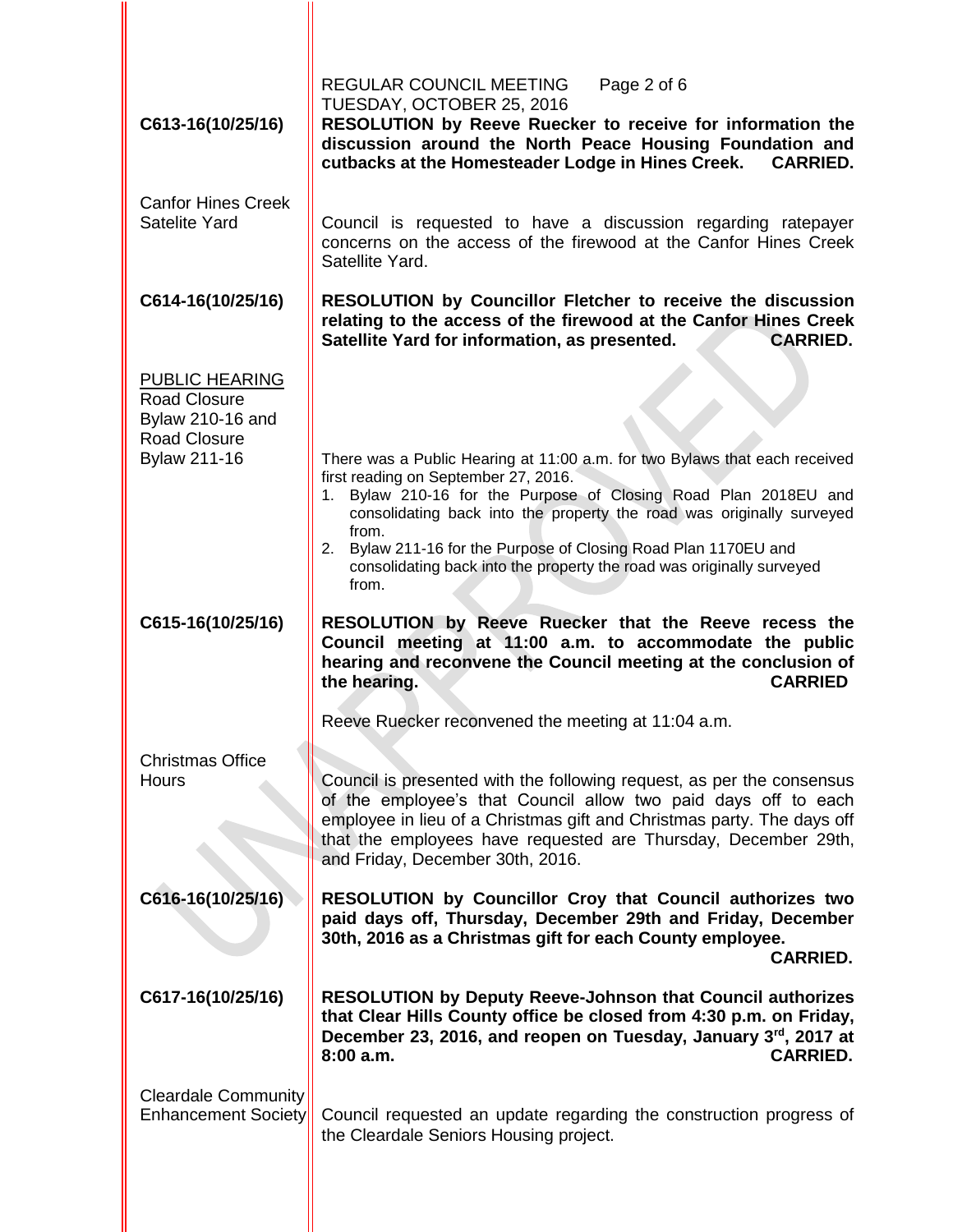| RESOLUTION by Deputy Reeve-Johnson to receive the verbal<br>update by Councillor Fletcher on the progress of the Cleardale<br><b>CARRIED.</b>                                                                                                                                                                                                                                                            |
|----------------------------------------------------------------------------------------------------------------------------------------------------------------------------------------------------------------------------------------------------------------------------------------------------------------------------------------------------------------------------------------------------------|
| Brian Bettis, TELUS, General Manager and James Simpson, Local<br>Manager was in attendance at 11:15 a.m. to discuss ongoing issues                                                                                                                                                                                                                                                                       |
|                                                                                                                                                                                                                                                                                                                                                                                                          |
| RESOLUTION by Reeve Ruecker to receive for information the<br>delegation from Brian Bettis, TELUS, General Manager and<br><b>CARRIED.</b>                                                                                                                                                                                                                                                                |
| A list of expenditures for Clear Hills County for the period of October                                                                                                                                                                                                                                                                                                                                  |
| 12, 2016, to October 25, 2016, is provided for Council's review.<br>RESOLUTION by Councillor Croy that Council receives for<br>information the Accounts Payable report for Clear Hills County<br>for the period of October 12, 2016, to October 25, 2016, for a total<br>of \$3,028,925.58 (three million twenty-eight thousand nine<br>hundred and twenty-five dollars and fifty-eight cents). CARRIED. |
|                                                                                                                                                                                                                                                                                                                                                                                                          |
| Agricultural Fieldmen are required to be appointed by Council as per<br>Section 8 of the Agricultural Service Board Act. By appointment, an<br>Agricultural Fieldman is a municipal inspector under the Weed Control<br>Act and Agricultural Pest Act and a soil conservation officer under the                                                                                                          |
| RESOLUTION by Councillor Croy to appoint Greg Coon as an<br>Agricultural Fieldman for Clear Hills County as per Section 8 of<br><b>CARRIED.</b>                                                                                                                                                                                                                                                          |
| The Clear Creek Fire Committee, is recommending Council remove<br>the purchase of an Enclosed Emergency Trailer from the Capital Plan<br>due to the availability of similar units through mutual aid from other                                                                                                                                                                                          |
|                                                                                                                                                                                                                                                                                                                                                                                                          |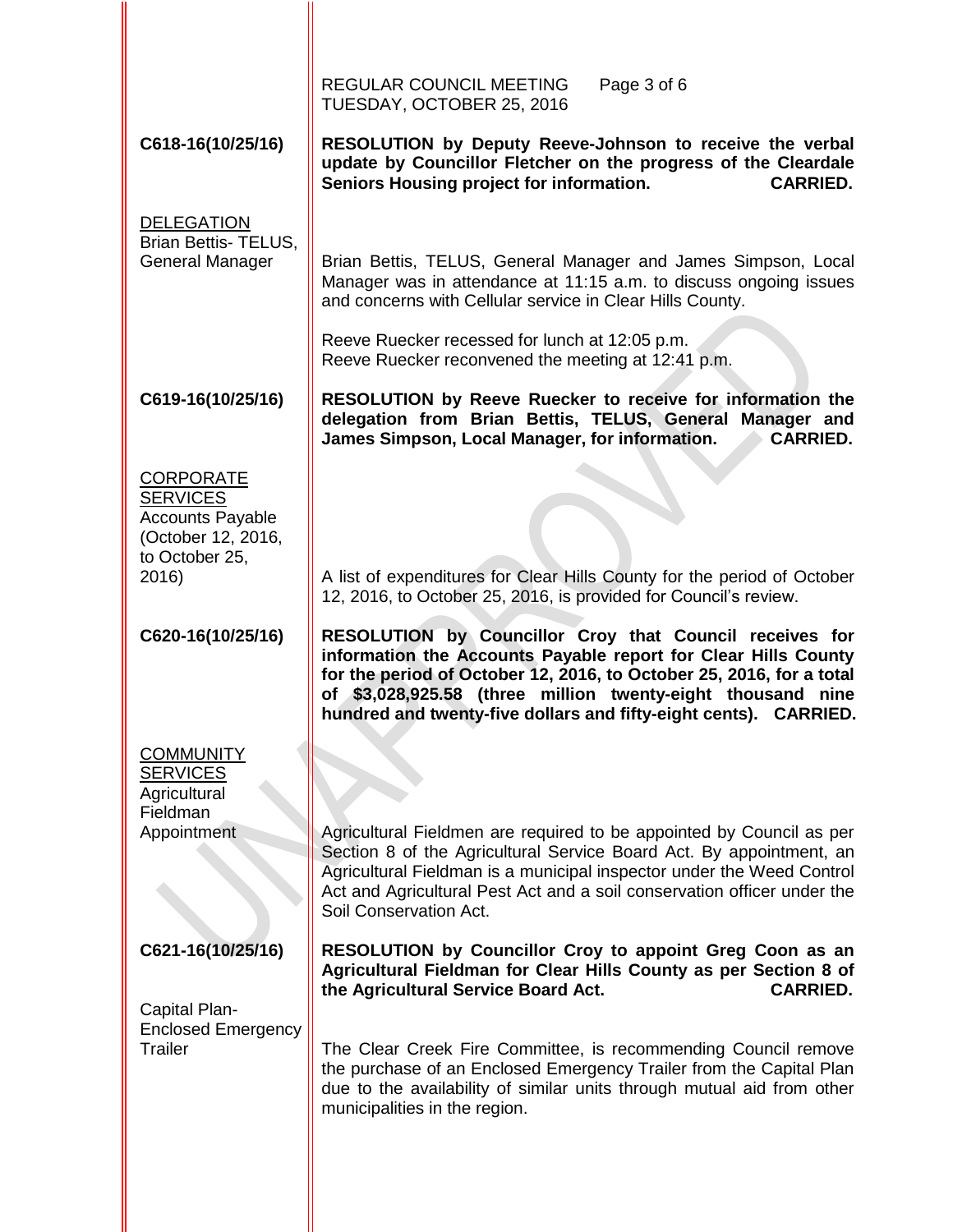| C622-16(10/25/16)                                                                                         | <b>REGULAR COUNCIL MEETING</b><br>Page 4 of 6<br>TUESDAY, OCTOBER 25, 2016<br>RESOLUTION by Councillor Fletcher removes the purchase of an<br>Enclosed Emergency Trailer from the Multi-Year Capital Plan due<br>to the availability of similar units through mutual aid from other<br>municipalities in the region.<br><b>CARRIED.</b>                                                                                  |
|-----------------------------------------------------------------------------------------------------------|--------------------------------------------------------------------------------------------------------------------------------------------------------------------------------------------------------------------------------------------------------------------------------------------------------------------------------------------------------------------------------------------------------------------------|
| <b>Fairview Municipal</b><br>Airport                                                                      | The Municipal District of Fairview is requesting the County contribute<br>\$55,500 (one-third of the total cost) for two capital projects at the<br>Fairview Municipal Airport. Project 1 is Taxiway Expansion and<br>Lighted Signage Upgrades, Project 2 is Buy out of Leased Jet Fuel<br>Tank.                                                                                                                         |
| C623-16(10/25/16)                                                                                         | RESOLUTION by Deputy Reeve-Johnson to approve a Beyond<br>Border grant of \$55,500.00 (fifty-five thousand five hundred<br>dollars). To the M.D. of Fairview to cover 1/3 of the total cost for<br>the two capital projects, taxiway expansion, and lighted signage<br>upgrades and to buy out of Leased Jet Fuel Tank at the Fairview<br>Municipal Airport and include the funds in the 2017 Budget.<br><b>CARRIED.</b> |
| <b>Weed Control</b><br>Letter to Minister                                                                 | Council is requested to approve sending a letter drafted by the<br>Agricultural Service Board to the Minister of Agriculture and Forestry<br>Noxious and Prohibited Noxious weeds<br>becoming<br>regarding<br>increasingly prevalent with the increase in traffic, equipment, and<br>movement of people.                                                                                                                 |
| C624-16(10/25/16)                                                                                         | RESOLUTION by Deputy Reeve-Johnson to send the letter to the<br>Alberta Minister of Agriculture and Forestry in regards to<br>Noxious and Prohibited Noxious weeds becoming increasingly<br>prevalent with the increase in traffic, equipment and movement<br>of people.<br><b>CARRIED.</b>                                                                                                                              |
| <b>PUBLIC WORKS</b><br><b>Dust Control Policy</b>                                                         | Council is presented with a revised draft for Dust Control Policy 3221<br>to offer dust abatement to residents along graveled Secondary<br>Highways within the County.                                                                                                                                                                                                                                                   |
| C625-16(10/25/16)                                                                                         | <b>RESOLUTION by Councillor Svederus to amend the Dust Control</b><br>Policy 3221 to offer dust abatement to residents along graveled<br>Secondary Highways within the County.<br><b>CARRIED.</b>                                                                                                                                                                                                                        |
| <b>WRITTEN REPORTS</b><br>COUNCIL.<br><b>COMMITTEE &amp;</b><br><b>MANAGERS</b><br><b>Council Reports</b> | Council submits the meetings attended in the previous month and a                                                                                                                                                                                                                                                                                                                                                        |
|                                                                                                           | report, if applicable.                                                                                                                                                                                                                                                                                                                                                                                                   |
| <b>Chief Administrative</b><br>Officer's Report                                                           | The Chief Administrative Officer report was reviewed.                                                                                                                                                                                                                                                                                                                                                                    |
|                                                                                                           |                                                                                                                                                                                                                                                                                                                                                                                                                          |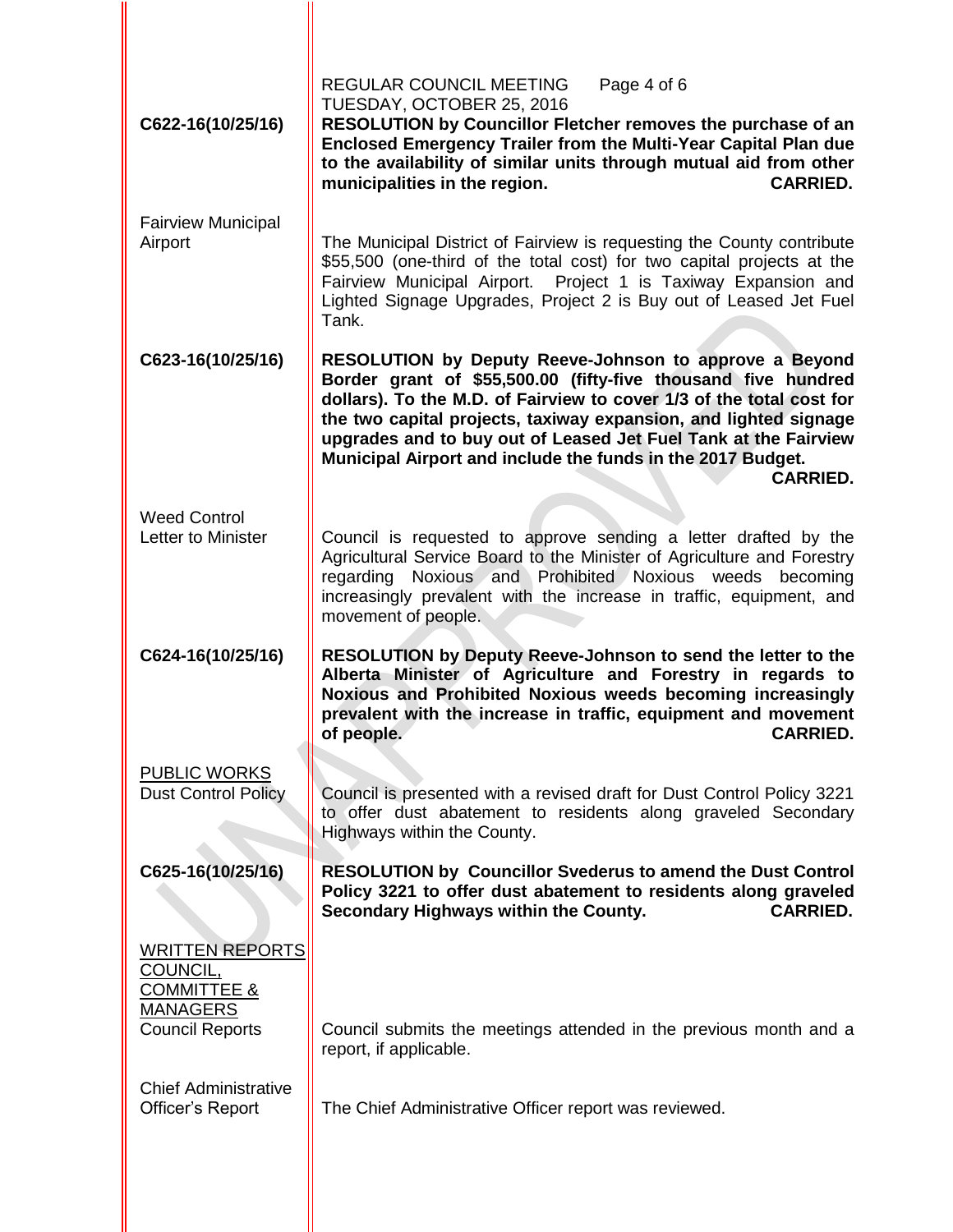| C626-16(10/25/16)                            | REGULAR COUNCIL MEETING<br>TUESDAY, OCTOBER 25, 2016<br>RESOLUTION by Councillor Frixel to receive the information<br>provided in the Chief Administrative Officer report on October 25,<br>2016, for information, as presented. | Page 5 of 6               | <b>CARRIED.</b>              |
|----------------------------------------------|----------------------------------------------------------------------------------------------------------------------------------------------------------------------------------------------------------------------------------|---------------------------|------------------------------|
| Community<br>Development<br>Manager's Report | The Community Development Managers report was reviewed.                                                                                                                                                                          |                           |                              |
| C627-16(10/25/16)                            | RESOLUTION by Councillor Croy to receive the information<br>provided in the Community Development Managers report on<br>October 25, 2016, for information, as presented.<br><b>CARRIED.</b>                                      |                           |                              |
| <b>Corporate Service</b><br>Manager's Report | There was nothing to report.                                                                                                                                                                                                     |                           |                              |
| <b>Public Works</b><br>Manager's Report      | The Public Works Managers report was reviewed.                                                                                                                                                                                   |                           |                              |
| C628-16(10/25/16)                            | RESOLUTION by Councillor Janzen to receive the information<br>provided in the Public Works Managers report on October 25,<br>2016, for information, as presented.<br><b>CARRIED.</b>                                             |                           |                              |
| <b>COUNCIL</b><br><b>INFORMATION</b>         | Council was presented with the correspondence of pertinent<br>information that has been received.                                                                                                                                |                           |                              |
| C629-16(10/25/16)                            | RESOLUTION by Councillor Croy to receive for information the<br>correspondence presented at the October 25, 2016, Regular<br><b>Council Meeting.</b><br><b>CARRIED.</b>                                                          |                           |                              |
| <b>CALENDARS</b>                             | Council and Administration reviewed the upcoming months' calendars<br>for Councillor Boards and Committee scheduled meetings, to assist<br>Administration with record keeping and Council with a reminder.                       |                           |                              |
| C630-16(10/25/16)                            | <b>RESOLUTION by Councillor Svederus to change the November</b><br>Regular<br>22, 2016,<br>2016.CARRIED                                                                                                                          | <b>Council</b><br>Meeting | to<br><b>November</b><br>23, |
| C630-16(10/25/16)                            | RESOLUTION by Councillor Croy to receive for information the<br>November and December 2016, calendars,<br>October,<br>as<br>presented.                                                                                           |                           |                              |
|                                              | <b>Meeting</b>                                                                                                                                                                                                                   | <b>Date</b>               | <b>Member</b>                |
|                                              | <b>Medical Clinic Meeting</b>                                                                                                                                                                                                    | October 27                | <b>Svederus</b>              |
|                                              | <b>MMSA Org Meeting</b>                                                                                                                                                                                                          | December 2                |                              |
|                                              | <b>Regular Council</b><br>Meeting                                                                                                                                                                                                | Nov 23, 2016              | <b>ALL</b>                   |
|                                              |                                                                                                                                                                                                                                  |                           | CARRIED.                     |
|                                              |                                                                                                                                                                                                                                  |                           |                              |